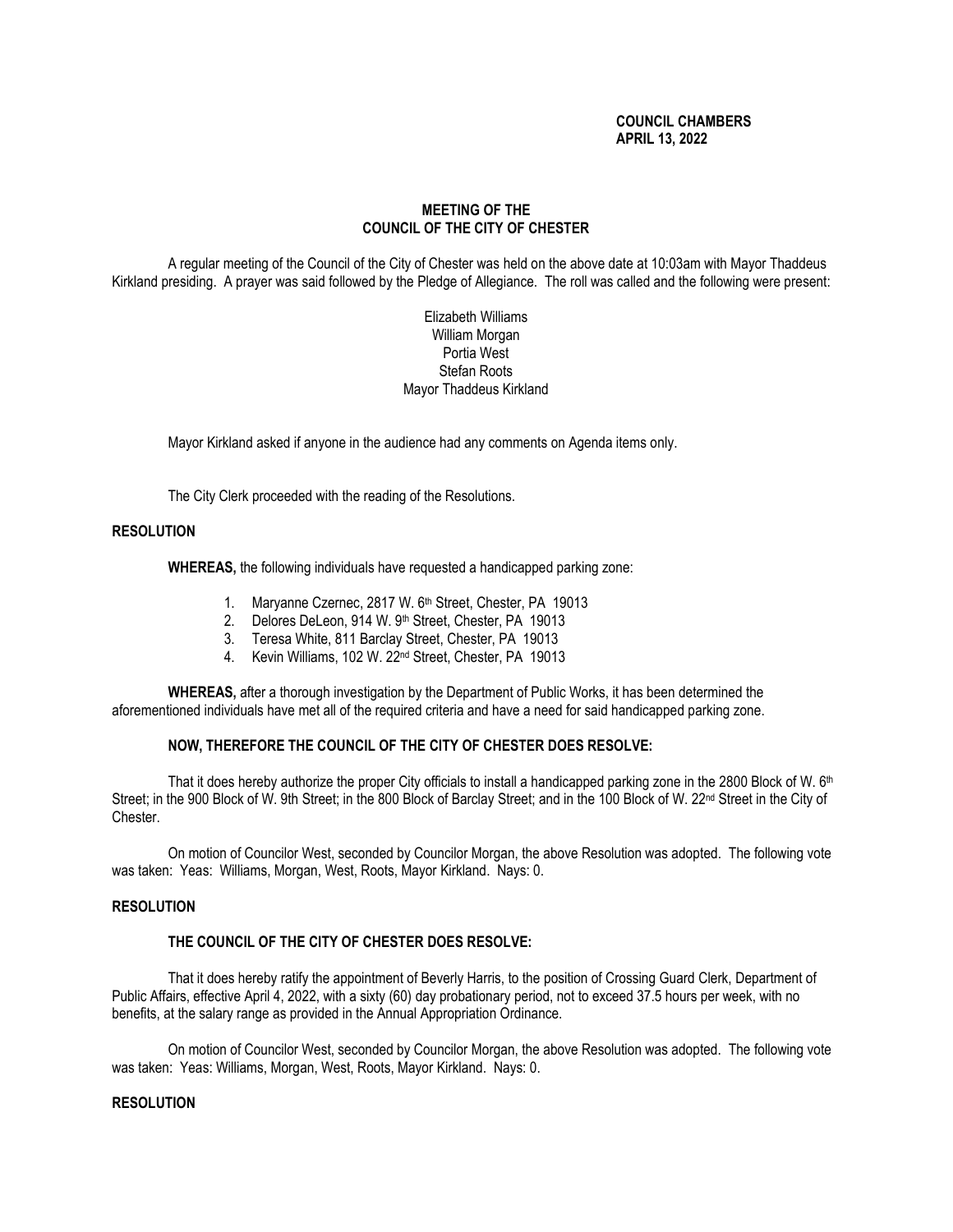# **THE COUNCIL OF THE CITY OF CHESTER DOES RESOLVE:**

That it does hereby ratify the appointment of Harriet Ward, to the position of Part-time Secretary, Department of Accounts and Finance, effective April 4, 2022, with a sixty (60) day probationary period, not to exceed 20 hours per week, with no benefits, at the salary range as provided in the Annual Appropriation Ordinance.

On motion of Councilor West, seconded by Councilor Morgan, the above Resolution was adopted.

# **Mayor Kirkland says Ms. Ward worked a few days…about three days and decided she no longer wanted to be employed. We have to pay her for those three days and she handed in a letter of resignation. So, we will be changing that at a later date.**

The following vote was taken: Yeas: Williams, Morgan, West, Roots, Mayor Kirkland. Nays: 0.

## **RESOLUTION**

## **THE COUNCIL OF THE CITY OF CHESTER DOES RESOLVE:**

That it does hereby ratify the appointment of Elease Elam, to the position of Building Compliance Monitor, Department of Public Affairs, effective April 4, 2022, with a thirty (30) day probationary period, not to exceed 37.5 hours per week, with no benefits, at the salary as provided in the Annual Appropriation Ordinance.

On motion of Councilor West, seconded by Councilor Morgan, the above Resolution was adopted. The following vote was taken: Yeas: Williams, Morgan, West, Roots, Mayor Kirkland. Nays: 0.

## **RESOLUTION**

## **THE COUNCIL OF THE CITY OF CHESTER DOES RESOLVE:**

That it does hereby ratify the appointment of Benjamin Wilson, to the position of Clerk/Typist, Health Department, Department of Public Safety, effective April 4, 2022, with a sixty (60) day probationary period, not to exceed 37.5 hours per week, with no benefits, at the salary as provided in the Annual Appropriation Ordinance.

On motion of Councilor West, seconded by Councilor Morgan, the above Resolution was adopted. The following vote was taken: Yeas: Williams, Morgan, West, Roots, Mayor Kirkland. Nays: 0.

## **RESOLUTION**

## **THE COUNCIL OF THE CITY OF CHESTER DOES RESOLVE:**

That it does hereby ratify the appointment of Braheim McClary, to the position of Laborer, Department of Public Works, effective April 4, 2022, with a thirty (30) day probationary period, not to exceed 40 hours per week, with no benefits, at the salary as provided in the Annual Appropriation Ordinance.

On motion of Councilor West, seconded by Councilor Morgan, the above Resolution was adopted. The following vote was taken: Yeas: Williams, Morgan, West, Roots, Mayor Kirkland. Nays: 0.

## **RESOLUTION**

#### **THE COUNCIL OF THE CITY OF CHESTER DOES RESOLVE:**

That it does hereby ratify the appointment of Christopher Brooks, to the position of Laborer, Department of Public Works, effective April 4, 2022, with a sixty (60) day probationary period, not to exceed 40 hours per week, with no benefits, at the salary as provided in the Annual Appropriation Ordinance.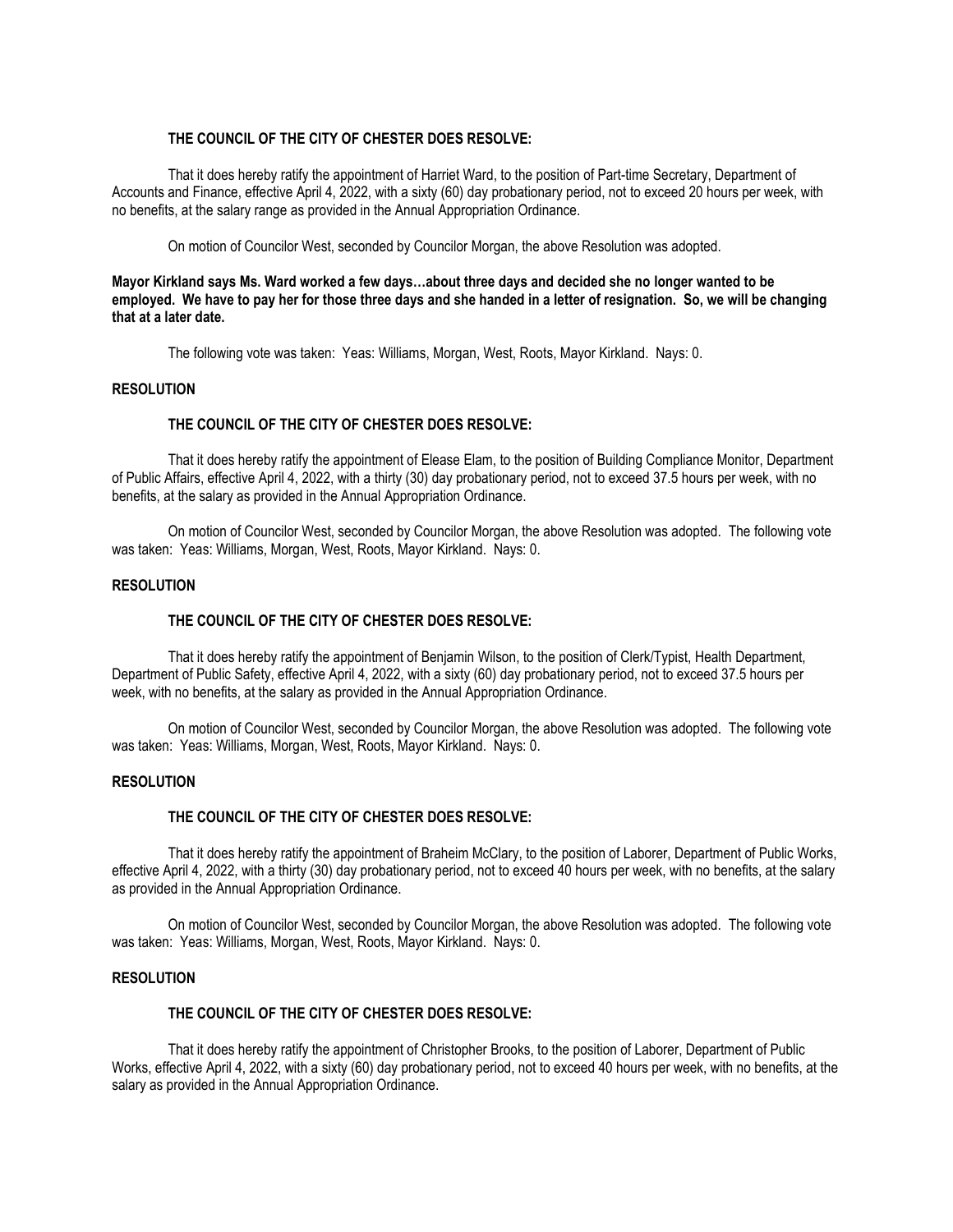On motion of Councilor West, seconded by Councilor Morgan, the above Resolution was adopted. The following vote was taken: Yeas: Williams, Morgan, West, Roots, Mayor Kirkland. Nays: 0.

## **RESOLUTION**

### **THE COUNCIL OF THE CITY OF CHESTER DOES RESOLVE:**

That it does hereby ratify the appointment of Gquan Wesly, to the position of Laborer, Department of Public Works, effective April 4, 2022, with a sixty (60) day probationary period, not to exceed 40 hours per week, with no benefits, at the salary as provided in the Annual Appropriation Ordinance.

On motion of Councilor West, seconded by Councilor Morgan, the above Resolution was adopted. The following vote was taken: Yeas: Williams, Morgan, West, Roots, Mayor Kirkland. Nays: 0.

#### **RESOLUTION**

### **THE COUNCIL OF THE CITY OF CHESTER DOES RESOLVE:**

That it does hereby ratify the appointment of Edward Gosa, to the position of Laborer, Department of Public Works, effective April 4, 2022, with a sixty (60) day probationary period, not to exceed 40 hours per week, with no benefits, at the salary as provided in the Annual Appropriation Ordinance.

On motion of Councilor West, seconded by Councilor Morgan, the above Resolution was adopted. The following vote was taken: Yeas: Williams, Morgan, West, Roots, Mayor Kirkland. Nays: 0.

## **RESOLUTION**

#### **THE COUNCIL OF THE CITY OF CHESTER DOES RESOLVE:**

That it does hereby authorize the proper City official to prepare the specifications for the advertisement of a bid for the following:

#### 1. 6<sup>TH</sup> Street Bridge Repairs

**FURTHER,** that it does hereby authorize the City Clerk to advertise the aforementioned bid.

On motion of Councilor West, seconded by Councilor Morgan, the above Resolution was adopted. The following vote was taken: Yeas: Williams, Morgan, West, Roots, Mayor Kirkland. Nays: 0.

#### **RESOLUTION**

#### **THE COUNCIL OF THE CITY OF CHESTER DOES RESOLVE:**

That it does hereby grant permission and authorize the issuance of a road opening permit to DELCORA, in accordance with the documents on file in the City Engineer's Office, at the location listed below:

1. Townsend Street from the North End near Amtrak to a Point approximately 100 feet North of Seaport Drive.

**FURTHER,** said permit is contingent upon all work being performed in a manner that is satisfactory to City Council and DELCORA's compliance with all of the following conditions as outlined by the City Engineer:

- 1. DELCORA performs a full width mill and overlay of Townsend Street within City R.O.W.'s for the full length of the proposed stormwater management piping.
- 2. DELCORA provides appropriate traffic control measures subject to approval by the Fire Commissioner and City Engineer.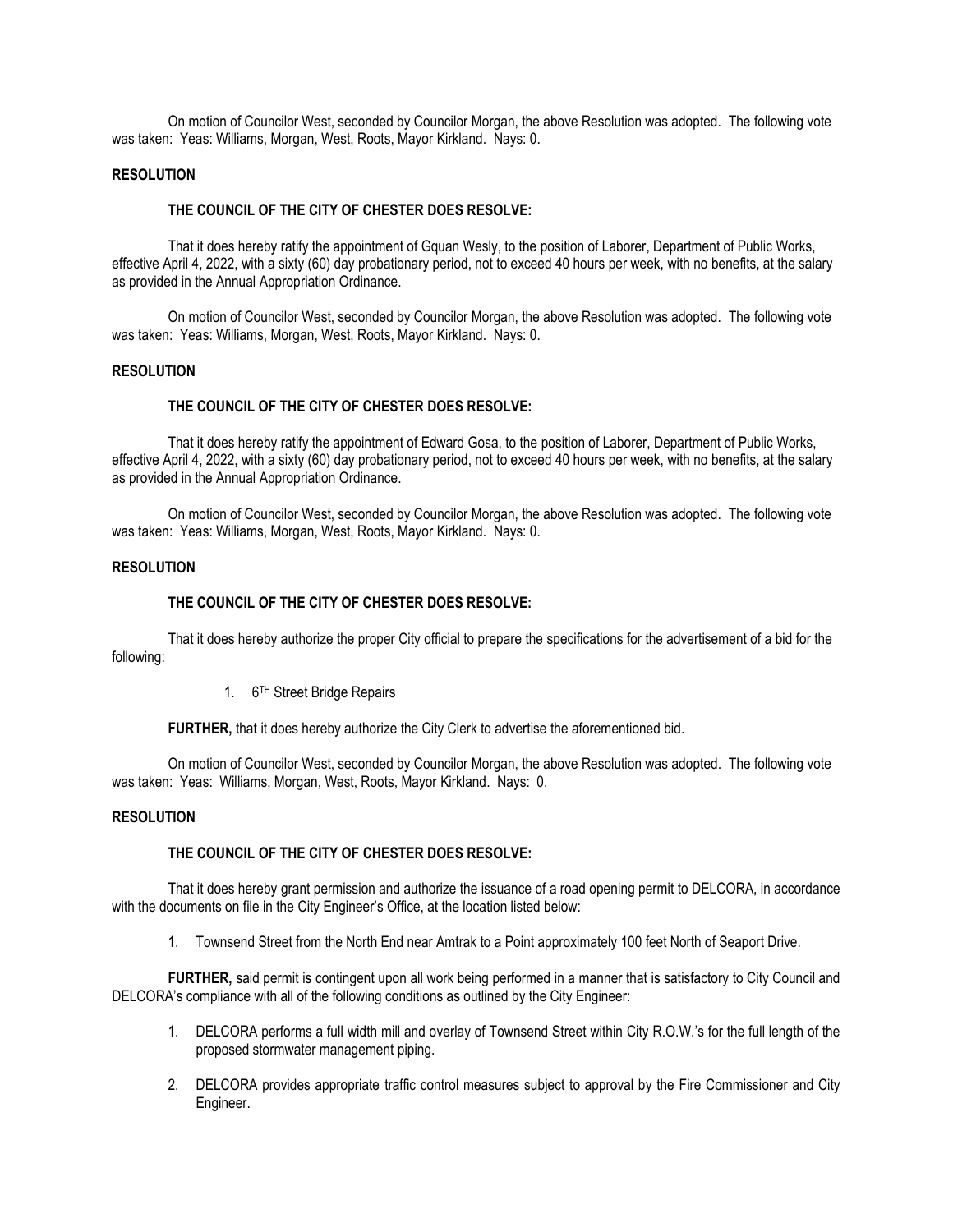- 3. DELCORA obtains all required Road Opening Permits from the City as well as a Highway Occupancy Permit from PENNDOT.
- 4. DELCORA obtains any and all required permits for this project, including sidewalk and curb permit.
- 5. DELCORA obtains any required easements for the construction of the new stormwater management pipe.
- 6. Reconstruction of ADA Compliant Curb Ramps at the following Intersections:
	- a. W. 4<sup>th</sup> Street and Townsend Street
	- b. W. 3<sup>rd</sup> Street and Townsend Street

On motion of Councilor West, seconded by Councilor Morgan, the above Resolution was adopted. The following vote was taken: Yeas: Williams, Morgan, West, Mayor Kirkland. Nays: 0. Abstain: Roots

# **RESOLUTION**

# **THE COUNCIL OF CHESTER DOES RESOLVE:**

That it does hereby grant permission and authorize the issuance of a road opening permit to Chester Water Authority for the installation of approximately 4,130 linear feet of water main renewal and retirement, at the following locations within the City of Chester, in accordance with the documents on file in the City Engineer's Office:

- 1. East 6th Street from McIlvain Street to Caldwell Street
- 2. McIlvain Street from East 6<sup>th</sup> Street to Green Street
- 3. Caldwell Street from East 6<sup>th</sup> Street to Green Street
- 4. East 7<sup>th</sup> Street from Morton Avenue to Hinkson Street
- 5. East 8<sup>th</sup> Street from Morton Avenue to Hinkson Street
- 6. Green Street from Morton Avenue to Caldwell Street
- 7. Hinkson Street from East 6<sup>th</sup> Street to East 8<sup>th</sup> Street

**FURTHER,** said permit is contingent upon all work being performed in a manner that is satisfactory to City Council and Chester Water Authority's compliance with all of the following conditions as outlined by the City Engineer:

- 1. Chester Water Authority performs a half width mill and overlay of all roads and/or full width mill and overlay of all roads paved in the last 3 years.
- 2. Chester Water Authority provides appropriate Traffic Control Measures.
- 3. Chester Water Authority obtains any and all necessary permits for completion of the project, which includes sidewalk and curb permit.
- 4. If the construction requires the excavation of a curb ramp, Chester Water Authority replaces the Curb Ramp with an ADA Compliant Curb Ramp subject to approval by the City Engineer.

On motion of Councilor West, seconded by Councilor Morgan, the above Resolution was adopted. The following vote was taken: Yeas: Williams, Morgan, West, Roots, Mayor Kirkland. Nays: 0.

# **RESOLUTION**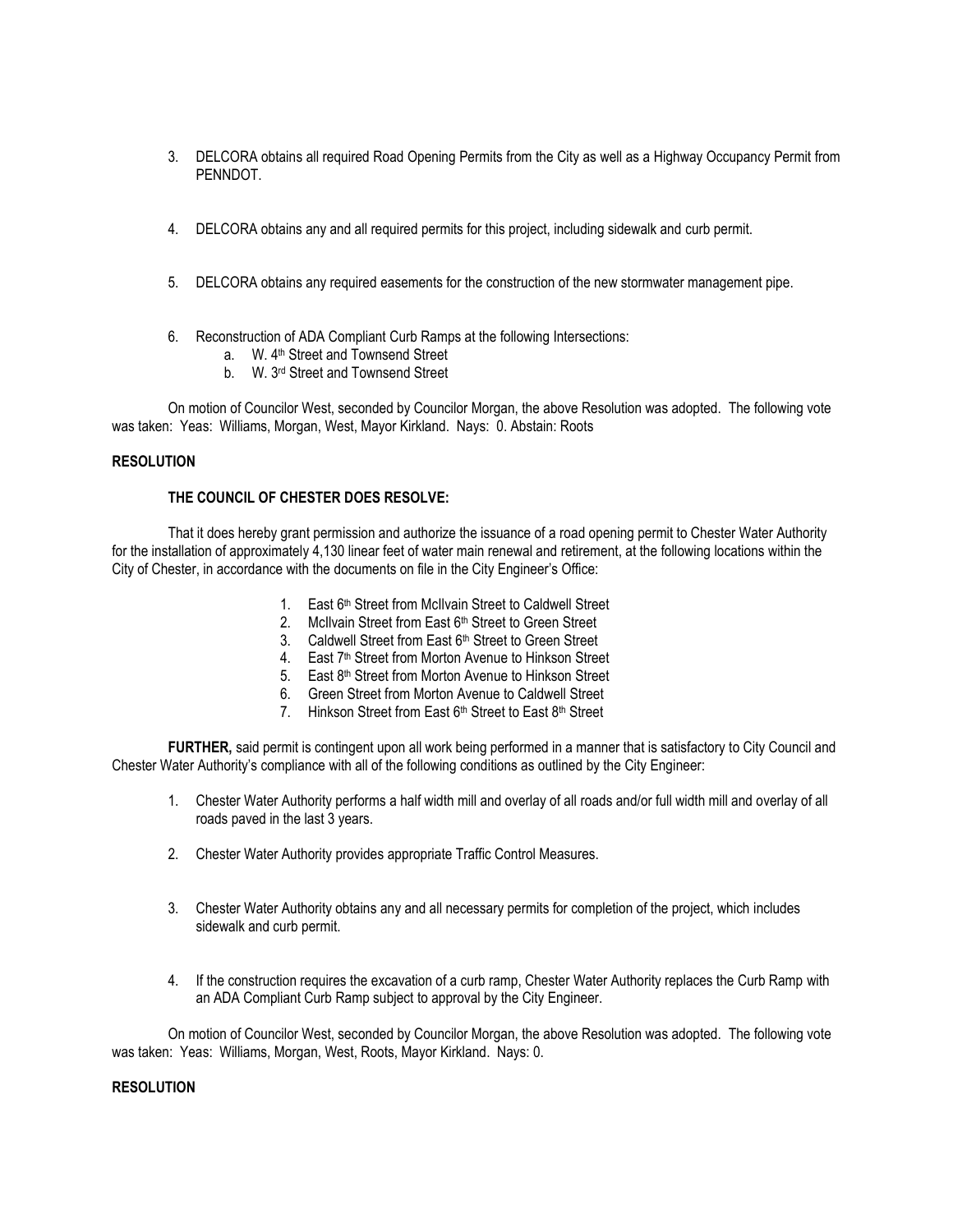# **THE COUNCIL OF THE CITY OF CHESTER DOES RESOLVE:**

That in accordance with recommendations of the Chester City Planning Commission dated February 9, 2022 and reviewed by the Delaware County Planning Commission on February 17, 2022, it does hereby grant final approval to Kevin Perry to reverse subdivide 3 (three) lots into 1 (one) at 2706-2710 Swartz Street as shown on a plan prepared by Catania Engineering Associates, 520 W. MacDade Blvd., Milmont Park, PA 19033, dated January 17, 2022.

On motion of Councilor West, seconded by Councilor Morgan, the above Resolution was adopted. The following vote was taken: Yeas: Williams, Morgan, West, Roots, Mayor Kirkland. Nays: 0.

# **RESOLUTION**

**WHEREAS,** the City of Chester ("City") has received funding in the amount of \$50,000.00 from the Pennsylvania Department of Conservation and Natural Resources (DCNR), pursuant to the Community Conservation Partnership Program, to hire a professional engineering firm for the design of a multi-use trail on Norris Street as part of the East Coast Greenway; and

**WHEREAS,** the City has also received Coastal Zone Management Grant funding in the amount of \$60,000 from the Department of Environmental Protection (DEP) and National Oceanic and Atmospheric Administration (NOAA) to be used for engineering services for the design of a multi-use trail on Norris Street; and

**WHEREAS,** the City and the Pennsylvania Environmental Council ("PEC") previously entered into a Grant Agreement whereby the City joined with PEC to utilize the engineering services of Michael Baker International for the development of final design documents for a trail connection on Highland Avenue, which is also part of the East Coast Greenway; and

**WHEREAS,** in order to maintain uniformity of design on Highland Avenue and Norris Street, PEC agrees to add the Norris Street trail design to their existing Agreement with Michael Baker International.

# **NOW, THEREFORE, THE COUNCIL OF THE CITY OF CHESTER DOES RESOLVE:**

- 1. That the Grant Agreement between the City and PEC for Chester City East Coast Greenway Norris Street Engineering, hereto attached, is hereby approved.
- 2. That the Mayor and/or his designee is hereby authorized to execute the Agreement and to take such steps as may be necessary to implement the intent of this Resolution.

On motion of Councilor West, seconded by Councilor Morgan, the above Resolution was adopted. The following vote was taken: Yeas: Williams, Morgan, West, Roots, Mayor Kirkland. Nays: 0.

## **RESOLUTION**

## **THE COUNCIL OF THE CITY OF CHESTER DOES RESOLVE:**

That it does hereby ratify the acceptance of the Second Addendum to the Agreement between e-CollectPlus, LLC and the City of Chester, dated April 2, 2013, extending the term of the agreement for an additional three (3) year period, ending June 30, 2022, with an option to extend the service for an additional one (1) year period.

**FURTHER,** said Addendum is contingent upon final review and approval of the City Solicitor.

On motion of Councilor West, seconded by Councilor Morgan, the above Resolution was adopted.

**Councilman Morgan says e-Collect is a company that currently collects our Business Privilege Taxes, Local Service Taxes and our Parking Tax. Additionally, a new Agreement was put forth in 2021 with e-Collect and they will now be the Vendor to collect any delinquent Real Estate Taxes for 2021 and potentially moving forward. You may have seen some information on your Real Estate Tax Bills for 2022. If you do have any past due payments from 2021, please contact e-Collect as they are the new Tax Collector to collect for 2021 taxes.**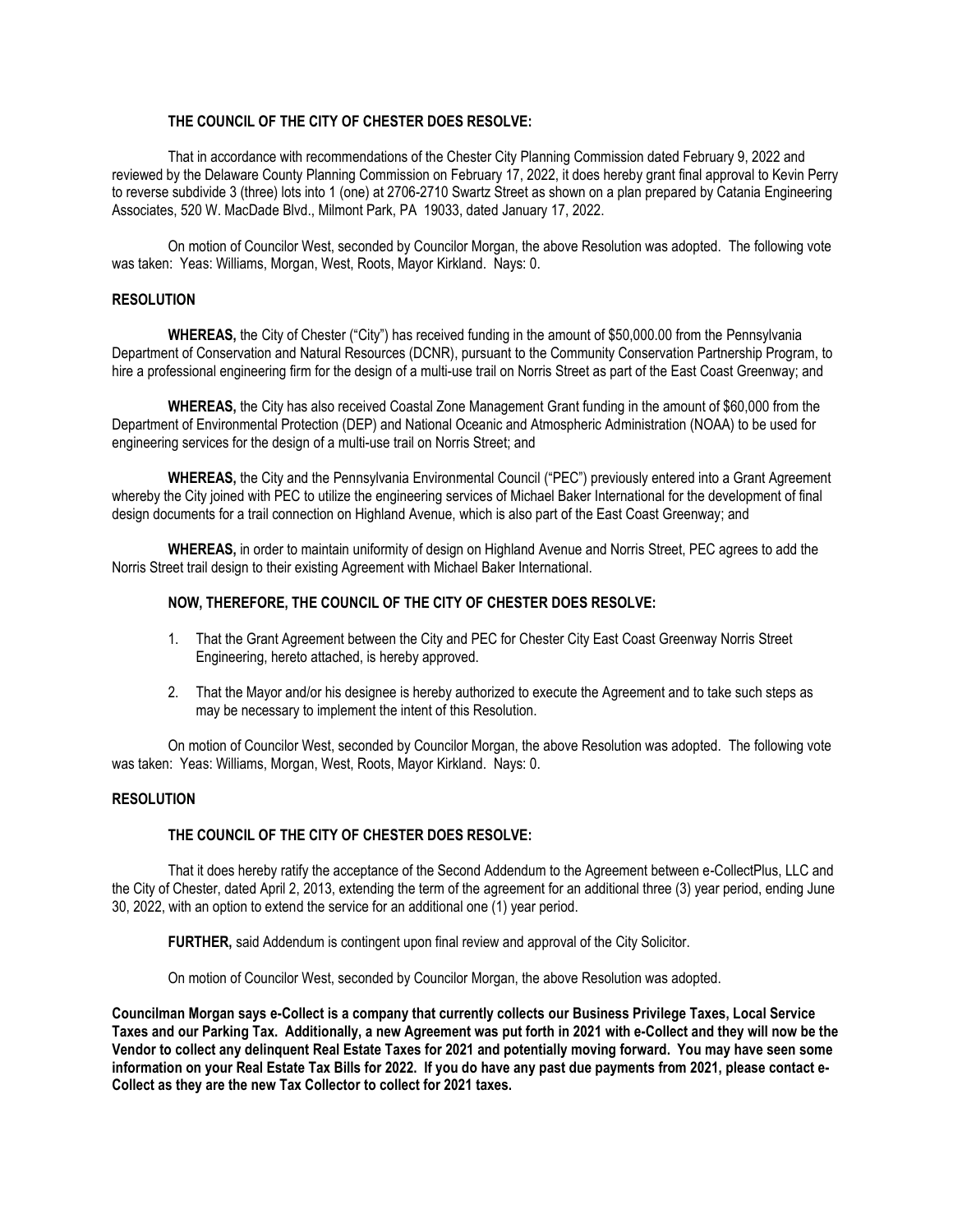The following vote was taken: Yeas: Williams, Morgan, West, Roots, Mayor Kirkland. Nays: 0.

# **RESOLUTION**

# **THE COUNCIL OF THE CITY OF CHESTER DOES RESOLVE:**

That it does hereby authorize the proper City official to engage the services of Accountemps, a division of Robert Half Talent Solutions, to assist with the search for a temporary individual to fill the vacant position in the Payroll Department.

On motion of Councilor West, seconded by Councilor Morgan, the above Resolution was adopted. The following vote was taken: Yeas: Williams, Morgan, West, Roots, Mayor Kirkland. Nays: 0.

## **RESOLUTION**

**WHEREAS,** the City of Chester updated its financial software and is experiencing technical difficulties with the system conversion, which has affected the City's ability to issue tax notices; and

**WHEREAS,** in an effort to ensure property owners are still afforded the opportunity to take advantage of the two percent (2%) discount for 2022 City Real Estate Taxes, the City desires to extend the discount deadline period.

## **NOW, THEREFORE, THE COUNCIL OF THE CITY OF CHESTER DOES RESOLVE:**

That it does hereby authorize the following as the updated 2022 City of Chester Real Estate Tax payment schedule:

| Tax bills will be mailed                                                     | April 7, 2022     |
|------------------------------------------------------------------------------|-------------------|
| Two Percent (2%) Discount Period                                             | May 31, 2022      |
| Base rate for 2022 real property taxes will begin                            | June 1, 2022      |
| Last payment of face value (base)                                            | June 30, 2022     |
| 10% Penalty begins                                                           | July 1, 2022      |
| Last payment for 2022 city property taxes                                    | February 15, 2023 |
| No payments for 2022 city property taxes are accepted by the City of Chester | February 15, 2023 |

On motion of Councilor West, seconded by Councilor Morgan, the above Resolution was adopted.

**Councilman Roots says if people do not receive their bill in a timely manner can they come here and request it.**

**Councilman Morgan says yes. They can come in person or via call by calling the Tax Office and they can email them or send them a bill back out. This information that was just read off of this Resolution will be put on our website so that everyone is aware of those dates that may have changed. Just be mindful of those dates and get over here or pay online.**

The following vote was taken: Yeas: Williams, Morgan, West, Roots, Mayor Kirkland. Nays: 0.

# **RESOLUTION**

**WHEREAS,** the City of Chester received fire escrow monies for the properties listed below; and

**WHEREAS,** Article 1509.02(d) provides for the return of funds after all necessary repairs, removal or securing of the property has been completed and approved by the proper City official.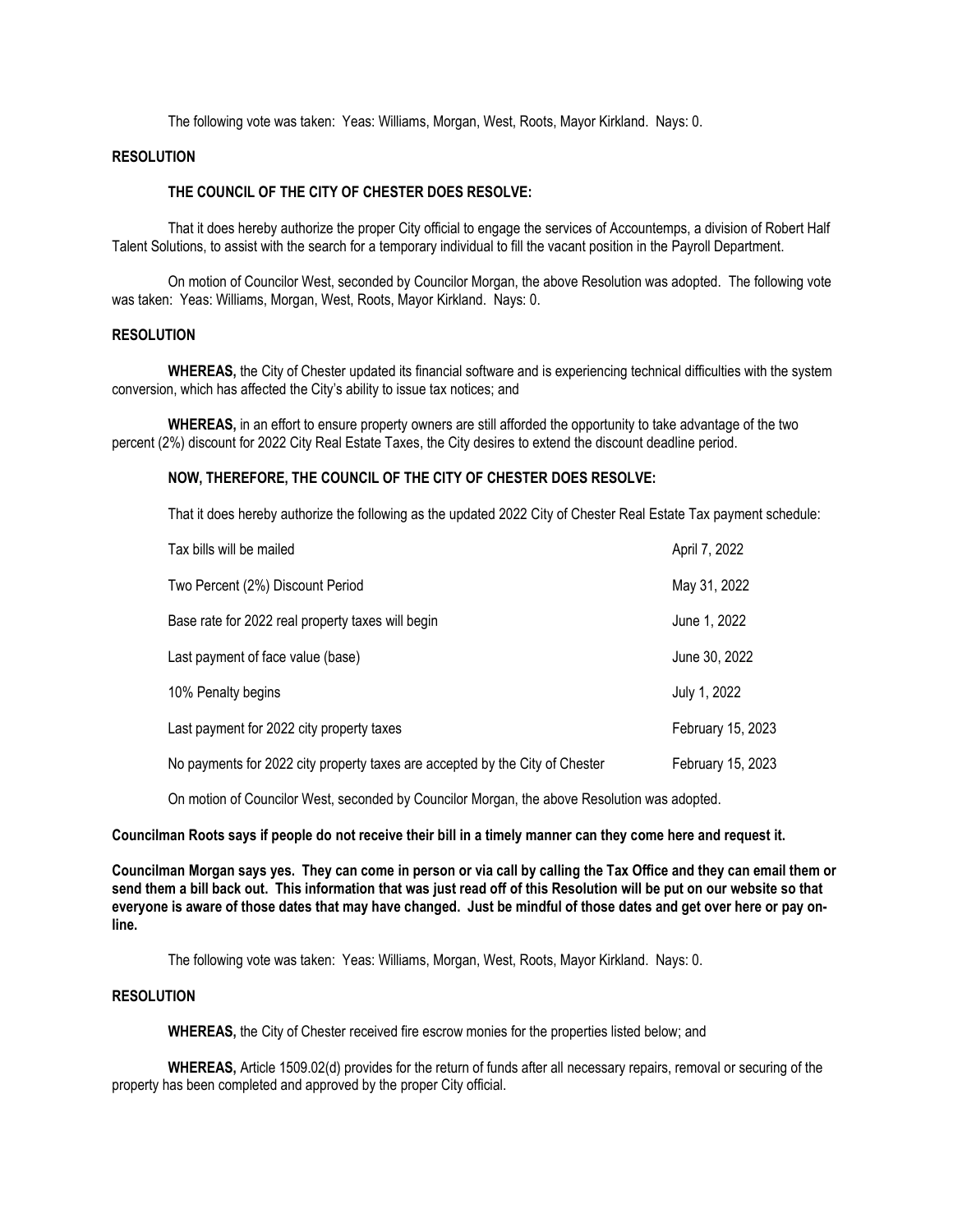# **NOW, THEREFORE, THE COUNCIL OF THE CITY OF CHESTER DOES RESOLVE:**

That it does hereby authorize the Department of Accounts and Finance to issue payment of the fire escrow funds in the stated amounts, for the listed owners for the following properties:

| Owner            | <b>Property Address</b>              | Amount of Payment |
|------------------|--------------------------------------|-------------------|
| Daryl Carter     | 1218 Clover Lane, Chester PA 19013   | \$7.577.86        |
| Harlan Johnson l | 2412 Upland Street, Chester PA 19013 | \$6.450.44        |

On motion of Councilor West, seconded by Councilor Morgan, the above Resolution was adopted. The following vote was taken: Yeas: Williams, Morgan, West, Roots, Mayor Kirkland. Nays: 0.

## **RESOLUTION**

# **THE COUNCIL OF THE CITY OF CHESTER DOES RESOLVE:**

That it does hereby authorize the Department of Accounts and Finance to refund the stated amount to Delaware County Tax Claim, which represents a refund for the overpayment of 2021 delinquent real estate taxes, for the following property:

| Owner          | <b>Property Address</b>              | <b>Amount of Payment</b> |
|----------------|--------------------------------------|--------------------------|
| Harlan Johnson | 2412 Upland Street, Chester PA 19013 | \$215.56                 |

On motion of Councilor West, seconded by Councilor Morgan, the above Resolution was adopted. The following vote was taken: Yeas: Williams, Morgan, West, Roots, Mayor Kirkland. Nays: 0.

## **RESOLUTION**

## **THE COUNCIL OF THE CITY OF CHESTER DOES RESOLVE:**

That it does approve and order payment of a series of bills and refunds as prepared by the Department of Accounts and Finance and as shown on Expenditure Approval List for the period of March 8, 2022 through March 29, 2022 attached hereto and made a part hereof, subject to approval from the Department of Accounts and Finance.

On motion of Councilor West, seconded by Councilor Morgan, the above Resolution was adopted. The following vote was taken: Yeas: Williams, Morgan, West, Roots, Mayor Kirkland. Nays: 0.

The City Clerk proceeded with the reading of the Ordinances.

**BILL NO. 3 ORD. \_\_, 2022**

## **AN ORDINANCE FIRST READING**

**AN ORDINANCE OF THE CITY OF CHESTER, DELAWARE COUNTY, PENNSYLVANIA, FIXING THE SALARIES OF THE MAYOR, COUNCILMEMBERS AND THE CITY CONTROLLER, OF THE CITY OF CHESTER, PENNSYLVANIA, AND REPEALING ALL ORDINANCES INCONSISTENT HEREWITH.**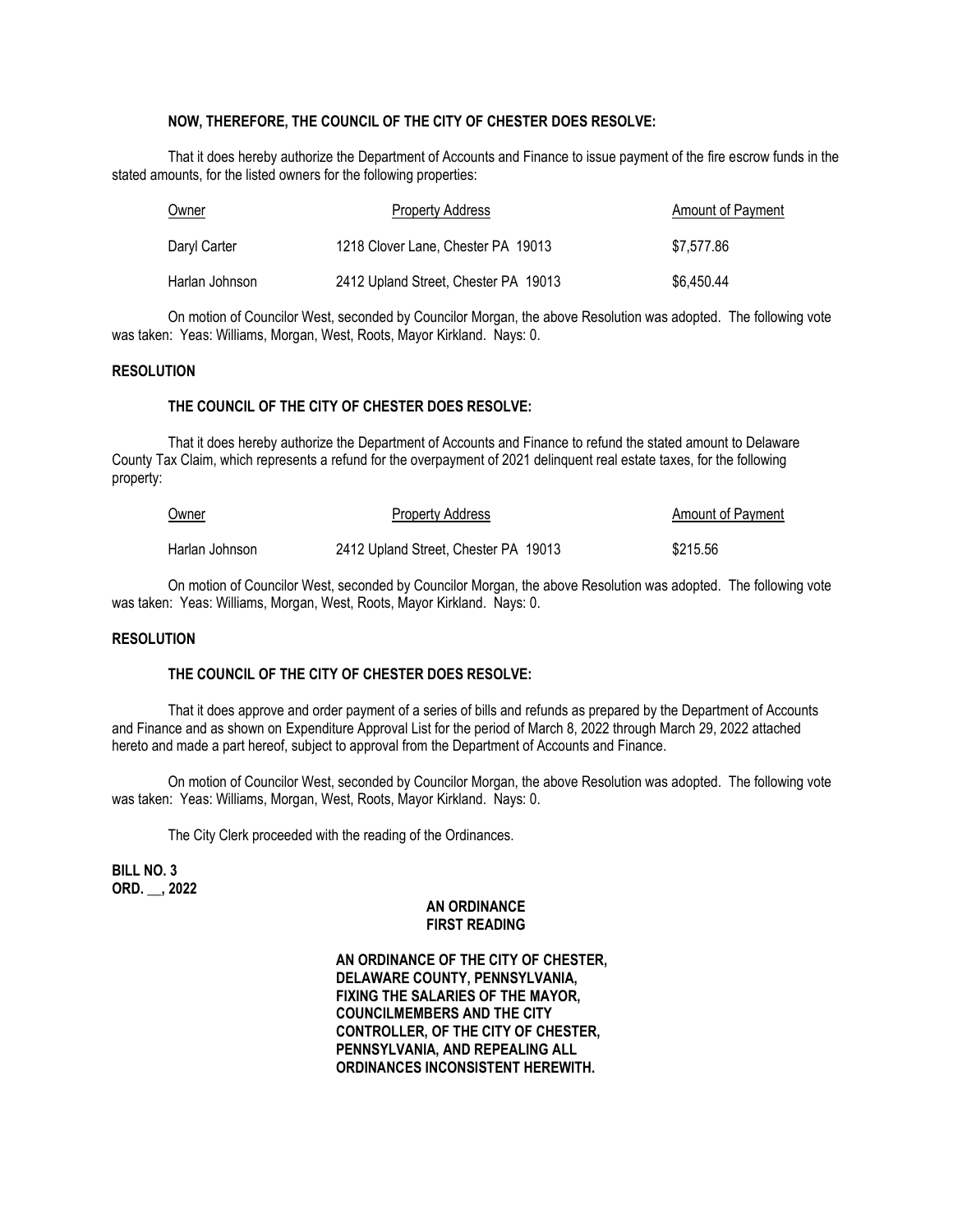On motion of Councilor West, seconded by Councilor Morgan, Bill No. 3, 2022 was passed on its First Reading. The following vote was taken: Yeas: Williams, Morgan, West, Roots, Mayor Kirkland. Nays: 0

**Ayanna King gives a COVID-19 Update and information for State Representative Brian Kirkland's Cancer Awareness Luncheon (see attachment #1 and attachment #2). APRIL IS NATIONAL MINORITIES HEALTH MONTH. Encourage your loved ones to visit their Primary Care Provider to get their health screenings.**

**Councilman Roots says to all of us out there just be careful out there! This thing is not over!!**

**Mayor Kirkland says I also want to encourage Parents to continuously get their children vaccinated! And as well as their selves!! This is a serious situation and we want to make sure we take care of each other!!!**

# **Public Comment**

**Mary Waites, 106 Wilson Street says** the new tax provisions…I feel that it's despicable and that you would put this hardship on Seniors and take it away from Delaware County when they depended on that extra time to pay their taxes from year to year. As far as Delcora, I need to know the provisions are to notify the Residents because when they put that pipe down on 291 the Residents were blocked in from the Track up to Second Street and that's like one way in and one way out. So, we couldn't get out and we couldn't get in!

**Councilman Morgan says** the Resolution we just passed provided additional time for property owners to pay their 2022 tax bills. If you're speaking about the past due amount, delinquent taxes, primarily speaking about 2021, the City of Chester's date has always been February 15 of the year towards past due taxes are now seen as delinquent and we pass them off to the Tax Collector. But for the current year 2022, we actually provided additional time for the Residents to make payments of their 2022 taxes.

## **Duane Lee, Deputy Director of Parks, Public Property and Recreation** says **(see attachment #3).**

**Roxanne Johnson, 812 Welsh Street says** I noticed a Gentlemen putting up the 2-hour Parking Signs on our lot. (M-TH 8a-6p) (F-SU 8a-9p). Welsh Street is full of Banquet Halls. It's four (4) hours at a minimum for each Banquet Hall. So, how does that work for our Guests when they have four (4) hours in our Banquet Halls? I'm talking for all our Banquet Halls on that block! If they start citing or giving tickets out to our Guests…we're going to lose our Businesses!! I'm just here trying to find a resolution of who we could come together and talk with if there is something that we can put in our cars for our Guests that are coming to visit or our Patrons that are coming into our Banquet Halls because that is definitely going to be a major problem when this thing becomes enforced.

**Mayor Kirkland says** quite frankly that does not work and your exactly right that could hurt the businesses. Let us have a conversation with the Parking Authority to see how we can rectify this.

**Diane McDaniel, 3015 W. 9th Street says** how can I get a parking permit because sometimes I cannot park in front of my door. I called last week asking about a parking permit and I was told that they are only in certain areas and not the West End. They said it was three designated areas (inaudible) for residential parking permits.

**Mayor Kirkland says** what we'll do is have a conversation with our City Engineer and ask if he would look at that situation and to see if we can actually accommodate or do our best to accommodate.

**Margaret Brown, 216 Ward Street says** I'm concerned about the trash in the neighborhood. Trash all along the 291 Corridor. It's inside the gates. At the corner of 291 & Ward there is a fenced in yard…they have a pile of dirt that has to be at least 50 feet high with no cover on it. This dirt blows into our homes and our cars are filthy from the dust. At the tracks of the 100 Block of Hayes Street has so much trash built up that when it rains it goes out to the street and across the street and up to the first house. There use to be tape around the house on the corner of  $3<sup>rd</sup>$  & Palmer Street (2503 or 2505). The third floor caved into the second floor. This house needs to be torn down. It's going to collapse because it's caving in.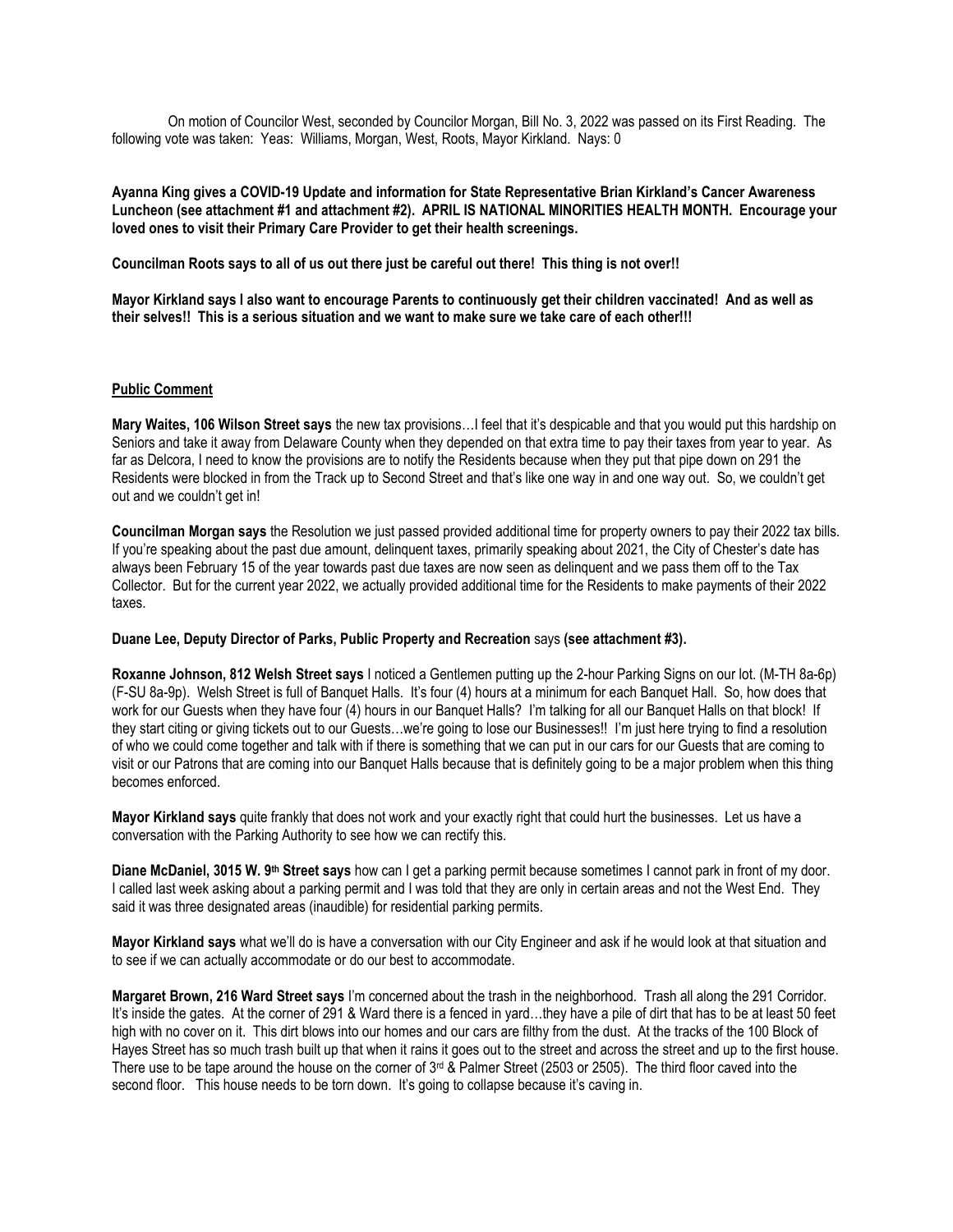**Mayor Kirkland says** a number of these vacant homes are on the demolition list. Some of those you have mentioned I would have to check with our Engineer. They could already be on that list that we have prepared. 291 is mainly the responsibility of PennDOT. However, we have worked with the Stormwater Authority because they have a street sweeper.

**Ms. Brown says** it's not on 291. The trash is up against the bushes where the houses were torn down on 291. The 18 wheelers are coming down my street now! Are you not allowed to use Ninth Street anymore?

Mayor Kirkland says it's not that they're not allowed to use 9<sup>th</sup> Street anymore. Ninth Street has been which was designated Route 13…we have detoured that traffic when there is an accident on 95 trying to encourage some of that traffic to come down 291.

**Roland Beauford, 3305 Carter Lane says** can we get residency parking on our street because the people on Township Line Road will come down and park their car and then walk back up to their house and they have driveways in the back of their house. Cars from Delaware be sitting there for a long time. I don't know what they're doing. 3303 Carter Lane has trash on the street and I go over there at night and clean it up.

**Mayor Kirkland says** we would have to look into it for the Residential Parking.

**Ms. McDaniel, Ms. Waites and Ms. Brown says** there is a noise coming from down the Waterfront coming from the area of Delcora or Covanta (not sure where but in that area) but it's at least for two or three days in a row all day and all night. I had called City Council and I was told that Chester does not have a Noise Ordinance for Businesses. You have one for Residential. I had contacted the DEP and they said they're not responsible for noise that it's our Municipality. (They play a recording of the noise) and say "to you it might sound like people talking but it really sounds like loud engines from an airplane".

**Commissioner Rigby says** I got a call from Councilwoman. We did find out that they were working at the PECO Substation on Seaport Drive and we don't know if that created the noise. They were doing some work there. But that work is done. If you're still hearing the noise, we might need to follow up further.

**Councilman Roots says** there is a loud noise that comes from the Riverfront. I am more that sure that it's coming from Covanta. There is something in their process where they use steam to clean out their system somehow. What we'll do is find out exactly what it is and try to control when it happens.

**Councilman Roots says** Ethel Waters Park is about to experience its 50th year Anniversary. So, on Saturday, April 30th we're inviting the entire Community to come out and celebrate with us from 12p-4p. On May 1, were getting a gift from a group that wants to come out and paint lines on our Basketball Courts starting with Sun Village Park. If there are any Artists out there that would like to put something on the Court as well (cartoon character, Chester, etc.), we invite you to do so. The event I wanted to bring to the City was the Youth Baseball Camp, I'm trying to save it but it might be canceled only because the Jackie Robinson Little League has decided to start up right as we were about to green light this. So, the baseball camp might be put off for later. The Resolution for the East Coast Greenway is a really good deal. This is going to help beautify the Waterfront Area.

**Councilman Morgan says** be on the lookout for some flyers information going out from the City of Chester. We've talked about the American Rescue Plan funds that the City of Chester received. We will be looking to have a public meeting with the Residents and Businesses to talk about the Rescue Plan, our progress and the steps and potential projects as well. We mentioned earlier about tax updates. Some individuals may have seen some incorrect past due or penalty amounts on your tax bills…if you're not sure or uncertain if your bill is accurate, please, please call the tax office here at City Hall. Check our website [www.chestercity.com](http://www.chestercity.com/) for job postings. We have an E-Newsletter. We've had this for some time but we encourage our Residents and Business Owners to subscribe to our E-Newsletter. It gives a wealth of information that has happened in the previous month and few other events that will be coming up as well. You can go on our website to subscribe.

**Councilwoman Williams says** there is a mortgage program from the Pennsylvania Homeowners Assistance Fund. You can contact the program at 888-987-2423.